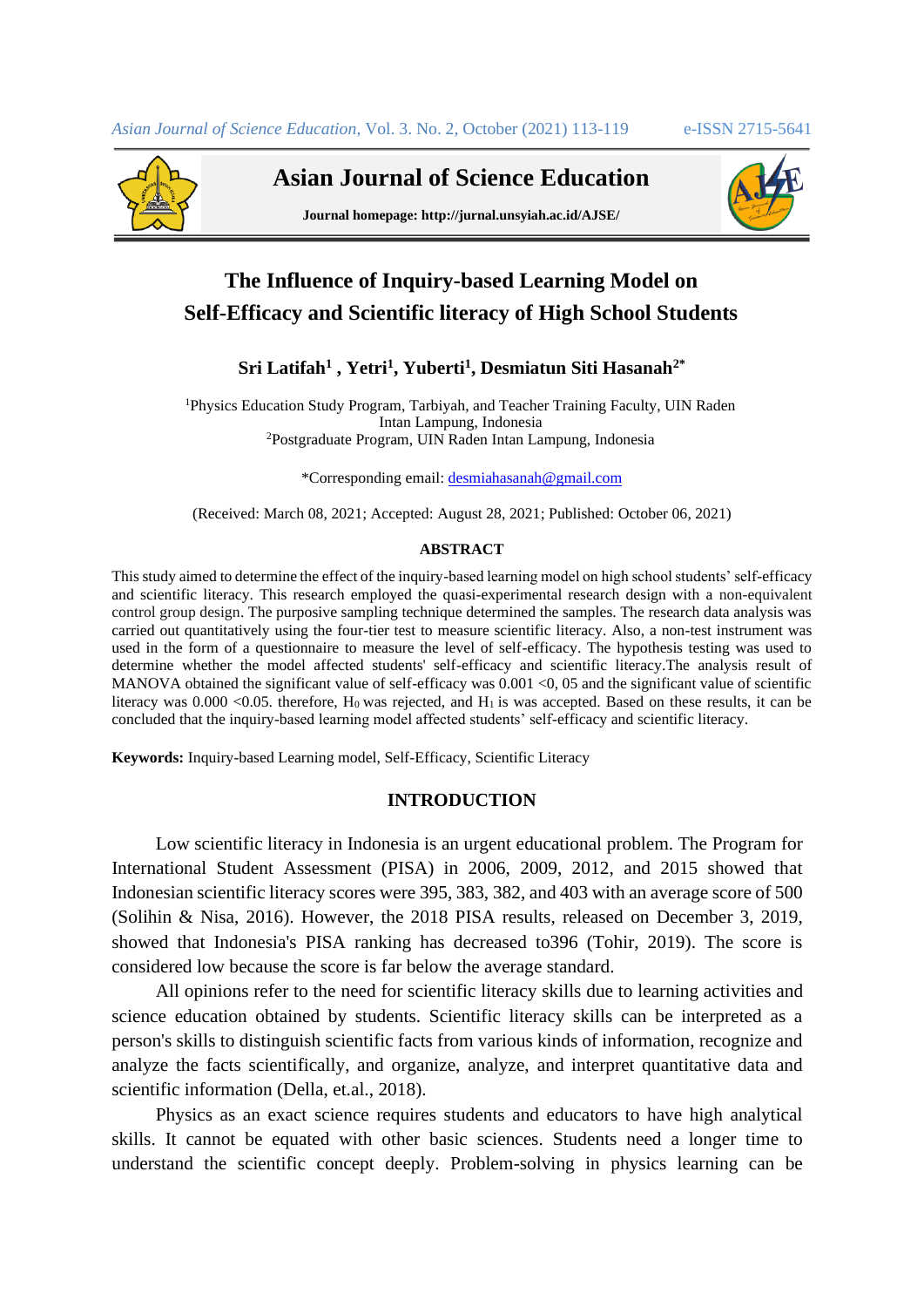considered a benchmark of students' conceptual understanding of learning physics (Abidin & Nelly, 2018).

The low concept mastery on several physics subjects is due to the practice questionoriented learning process in cognitive aspects and the lack of scientific literacy in the learning process. Therefore, students are expected to have scientific literacy skills to solve problems in their surroundings.

Besides scientific literacy, greater attention has recently been paid to the affective factors that influence learning outcomes. In the learning process, the focus has shifted to convey opinions, thoughts, or ideas based on the process's concepts. Each stage contained in the learning process has challenges that students must face. Therefore, it takes a strong belief to solve these challenges, which is known as self-efficacy. Self-efficacy is a self-assessment of one's ability to organize and carry out the actions needed to achieve specified performances (Bandura, 1997).

Based on the results of initial observations of physics learning in classrooms, students have not increased their self-efficacy and scientific literacy because the learning model used is teacher-centered. The data of scientific literacy and self-efficacy questionnaires showed that students' scientific literacy was classified as inferior, and the level of self-efficacy was low.

Based on the explanations, it was necessary to conduct research to support scientific literacy skills and self-efficacy in the learning process at school. One alternative solution is to apply the inquiry-based learningmodel. The inquiry-based learning model is an active, studentcentered, and independent learning that holds students accountable for their learning. In an inquiry-based formal learning environment, teachers act as facilitators to develop students'scientific knowledge through investigative processes and experiences (Turner & Elizabeth, 2017). The researchers consider it very important to research the inquiry-based learning model's effect on high school students' self-efficacy and scientific literacy.

## **Problem of Research**

Based on the results of preliminary observations, physics learning carried out in class still does not facilitate students to increase their self-efficacy and scientific literacy optimally. The cause is due to the often-used methods are lecturing and discussion methods. One way to overcome this problem is through the application of an inquiry-based learning model.

#### **Research Focus**

This research focused on applying the inquiry-based learning model to students' selfefficacy and scientific literacy.

# **METHODOLOGY OF RESEARCH**

#### **General Background of Research**

The research method used was quasi-experimental with a non-equivalent control group design. In this design, the experimental group and the control group were not randomly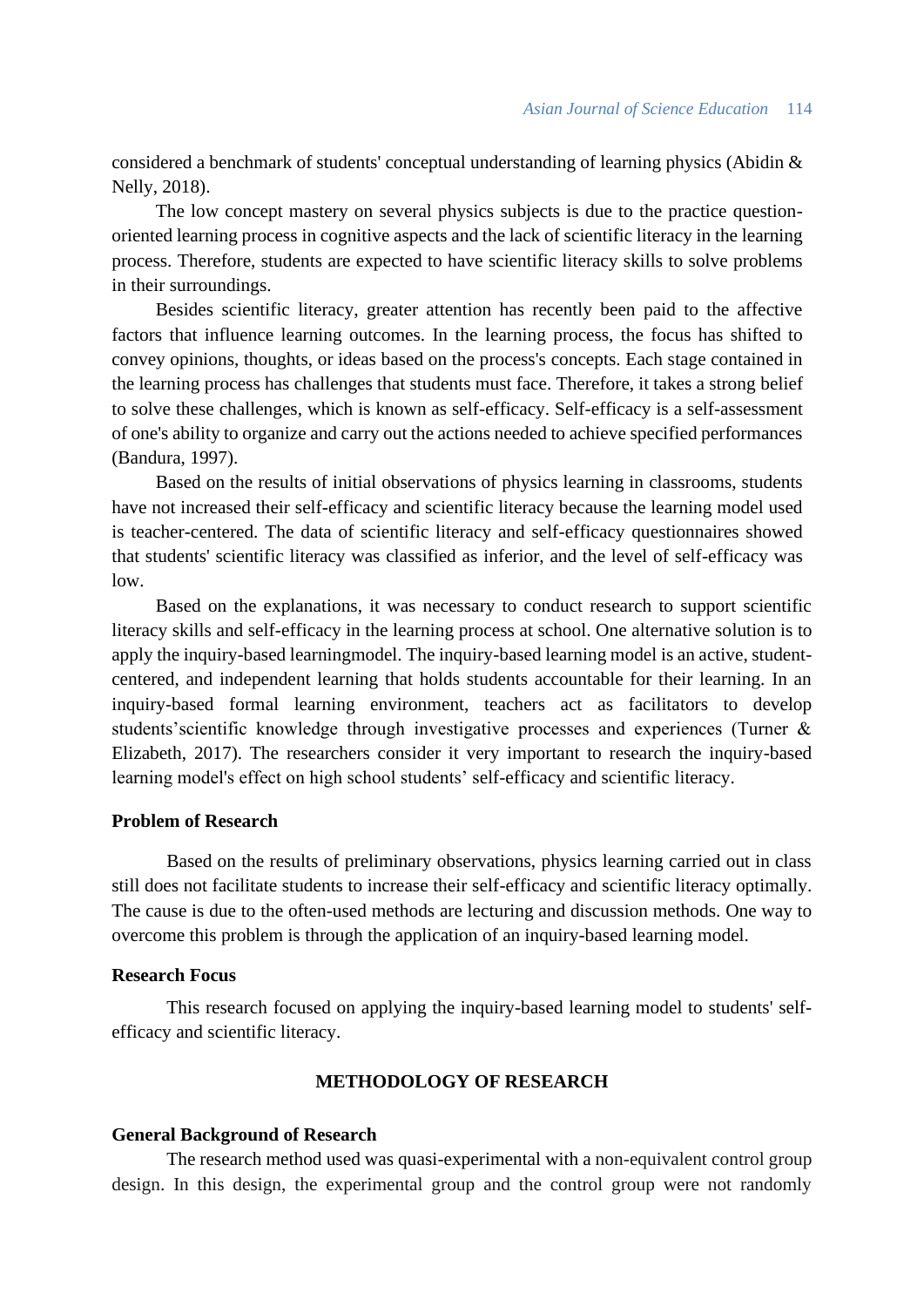## 115 *Latifah, S., Yetri., Yuberti, & Hasanah, D.S*

selected. Before the treatment, the experimental class and the control class were given a pretest to determine their ability level. After the pretest, the experimental class was taught using the inquiry-based learning model, while the control class was taught using a conventional learning model. After the two classes had been given treatments, the two classes were given a posttest to compare the treatments' results.

## **Subject of Research**

The research sample consisted of two classes determined by the purposive sampling technique. The classes were XI IPA 1 as the experimental class and XI IPA 2 as the control class.

## **Instrument and Procedures**

The instruments used in this study is:

1. Questionnaire

The questionnaire used to measure students' self-efficacy. The questionnaire used in the form of 20 statements using a likert scale.

2. Test

Instrument test used to measure scientific literacy of students. The questions given were 15 question of a four-tier diagnostic test on the material of fluid static, and test is given at pretest and posttest. Pretest is the provision of learning outcomes tests at the time before the fluid static material meeting. The result of the pretest is used as the pretest value. Posttest is a test of learning outcomes after the research is completed to obtain student learning outcomes after implementing the inquiry based learning. The results of the posttest are used as the posttest scores. The questions given are the same questions at the time of the pretest

## **Data Analysis**

The normality test was performed using the Kolmogorov-Smirnov formula, and the homogeneity test was performed using the homogeneity of variances test. After that, the data were analyzed using MANOVA to determine whether there was an effect on applying the inquiry-based learning model. After the effect had been known, then the N-gain calculation was performed to determine how much influence the model.

# **RESULTS AND DISCUSSION**

The percentage of average scores of students' self-efficacy on each dimension in the experimental class and the control class is presented in Figure 1.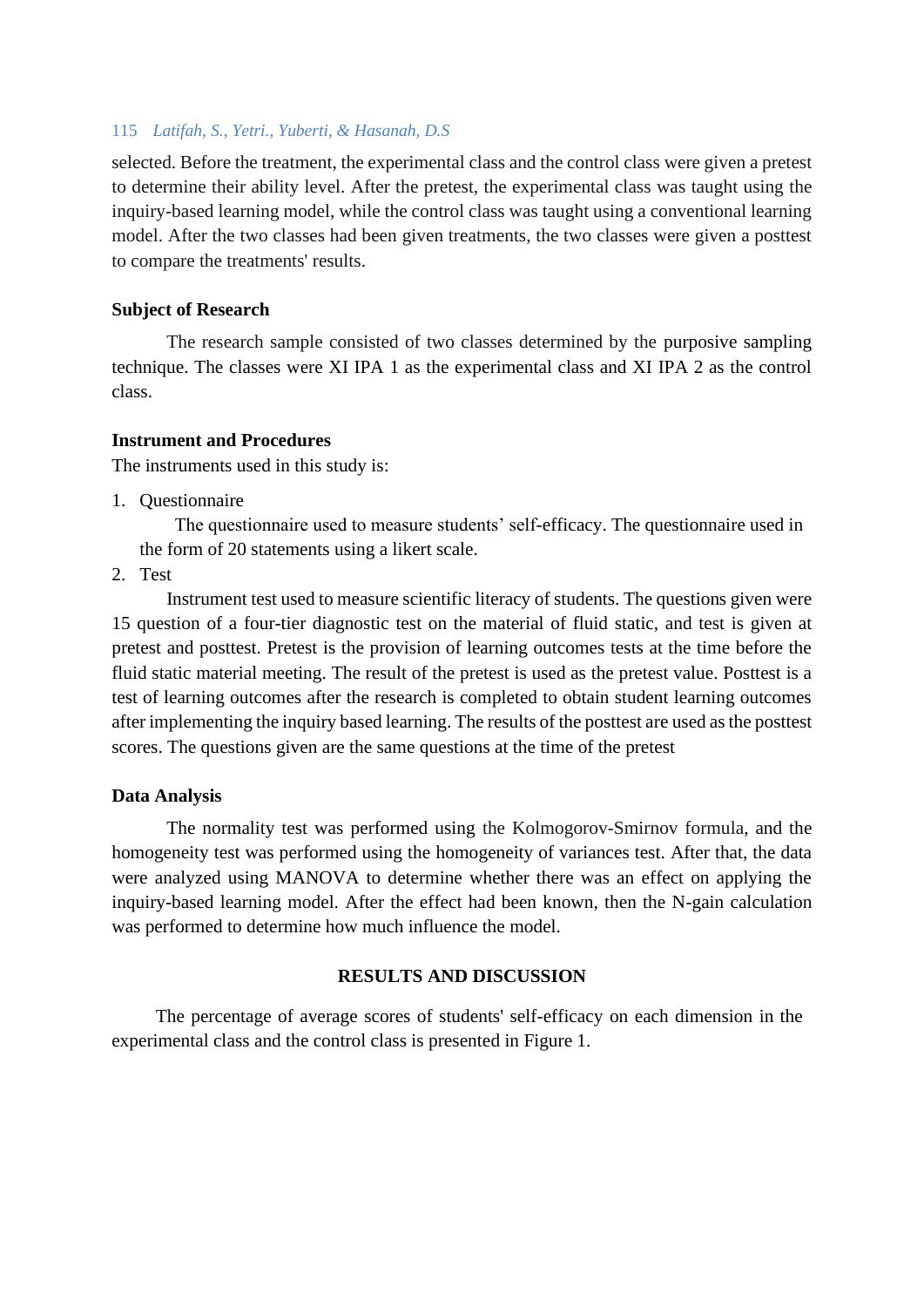## *Asian Journal of Science Education* 116



**Figure 1.**The Percentage of Self-Efficacy Scores

Based on Figure 1, the inquiry-based learning model influenced students' self-efficacy because the experimental class results were more significant than the control class. The criteria for each dimension was "high." The percentage of students' scientific literacy scores for each scientific literacy indicator in the experimental class and control class is presented in Figure 2.



**Figure 2.**The Percentage of Scientific literacy Scores

Figure 2 shows that the inquiry-based learning model improved students' scientific literacy. The experimental class obtained has a more significant percentage than the control class percentage, with the criteria for each indicator being "Good."

The data were analyzed using MANOVA. The results obtained were sig <0.05. The significant value of self-efficacy was  $0.001$  <0.05, and the significant value of scientific literacy was  $0.000 \le 0.05$ . Therefore, H<sub>0</sub> was rejected, and H<sub>1</sub> was accepted. The details of the analysis are shown in the following table: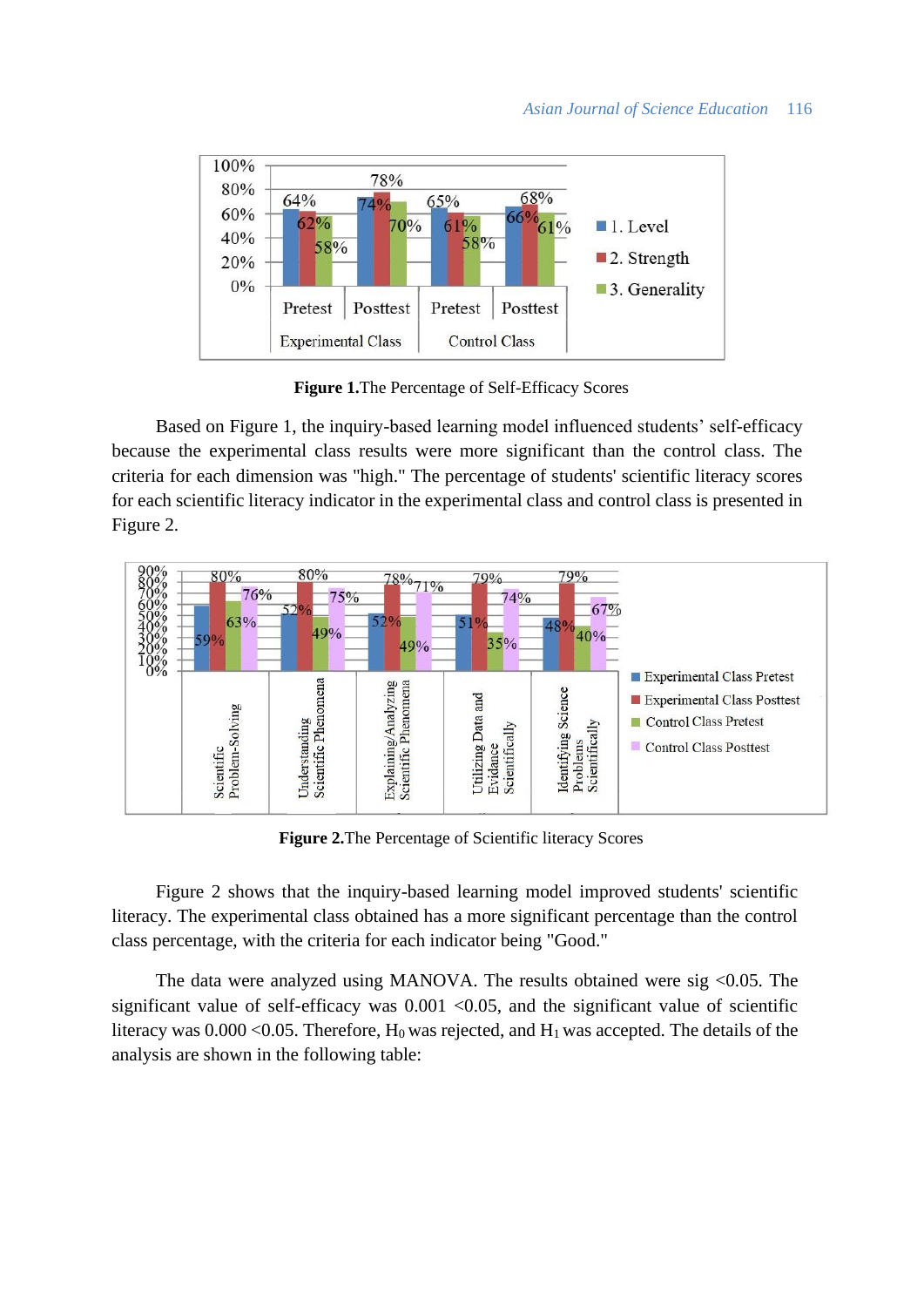#### 117 *Latifah, S., Yetri., Yuberti, & Hasanah, D.S*

| Table 1. MANOVA Data Analysis Results |                              |    |        |      |  |  |
|---------------------------------------|------------------------------|----|--------|------|--|--|
| <b>Statements</b>                     | <b>Mean</b><br><b>Square</b> | Df | F      | Sig. |  |  |
| Self Efficacy                         | 1215,279                     |    | 40,917 | ,000 |  |  |
| Literasi Sains                        | 1449,941                     |    | 11,778 | .001 |  |  |

These results indicated positive effects of the inquiry-based learning model on students' self-efficacy and scientific literacy. Furthermore, the data analysis was continued by the N-Gain test to determine how much influence the model. The N-gain calculation results are presented in the following table:

| Table 2. The Results of N-Gain Analysis |                 |    |             |                      |  |
|-----------------------------------------|-----------------|----|-------------|----------------------|--|
| <b>Statements</b>                       | Group           | N  | <b>Mean</b> | $N\text{-}Gain(\% )$ |  |
| Self Efficacy                           | <b>Posttest</b> | 34 | 0.3322      | 33%                  |  |
| Literasi Sains                          |                 |    | 0,6645      | 66%                  |  |

The results showed that the self-efficacy value was 33% (moderate category). On the other hand, the scientific literacy's value was 66% (moderate category). This proves that the inquiry-based learning model influenced students' self-efficacy and scientific literacy.

The inquiry-based learning model is an active, student-centered, and independent learning model that makes students responsible for their learning. In the inquiry-based formal learning environment, teachers act as facilitators to develop scientific knowledge, mathematics, technology, andrelated conceptual techniques through a process of investigation and experience (Arsal, 2017). The inquiry-based learning model allows students to be active and gain real learning experiences. They are trained to solve problems while making decisions. The inquiry-based learning model's advantage can foster students' selfefficacy because the students are optimally directed to understand and observe existing problems to solve the problems actively (Jeong, et.al., 2019). Therefore, in the investigation process, students must have strong confidence in planning and solving the problems so that answers and conclusions can be obtained.

Semanur and Mine (2018) state that the inquiry-based learning model makes students have better self-efficacy because they are directed to work on a problem ask questions, observe, assume, collect data, and present their findings by building connections with their previous knowledge. During the discussions, they explain problem-solving to support their reasoning. Thus, they have an active role in the learning process. Besides increasing selfefficacy, the inquiry-based learning model also builds students' scientific literacy by facilitating them through the learning stages, namely orientation, formulating problems, formulating hypotheses, collecting data, testing hypotheses, and formulating conclusions to solve scientific problems, scientific phenomena, or concepts.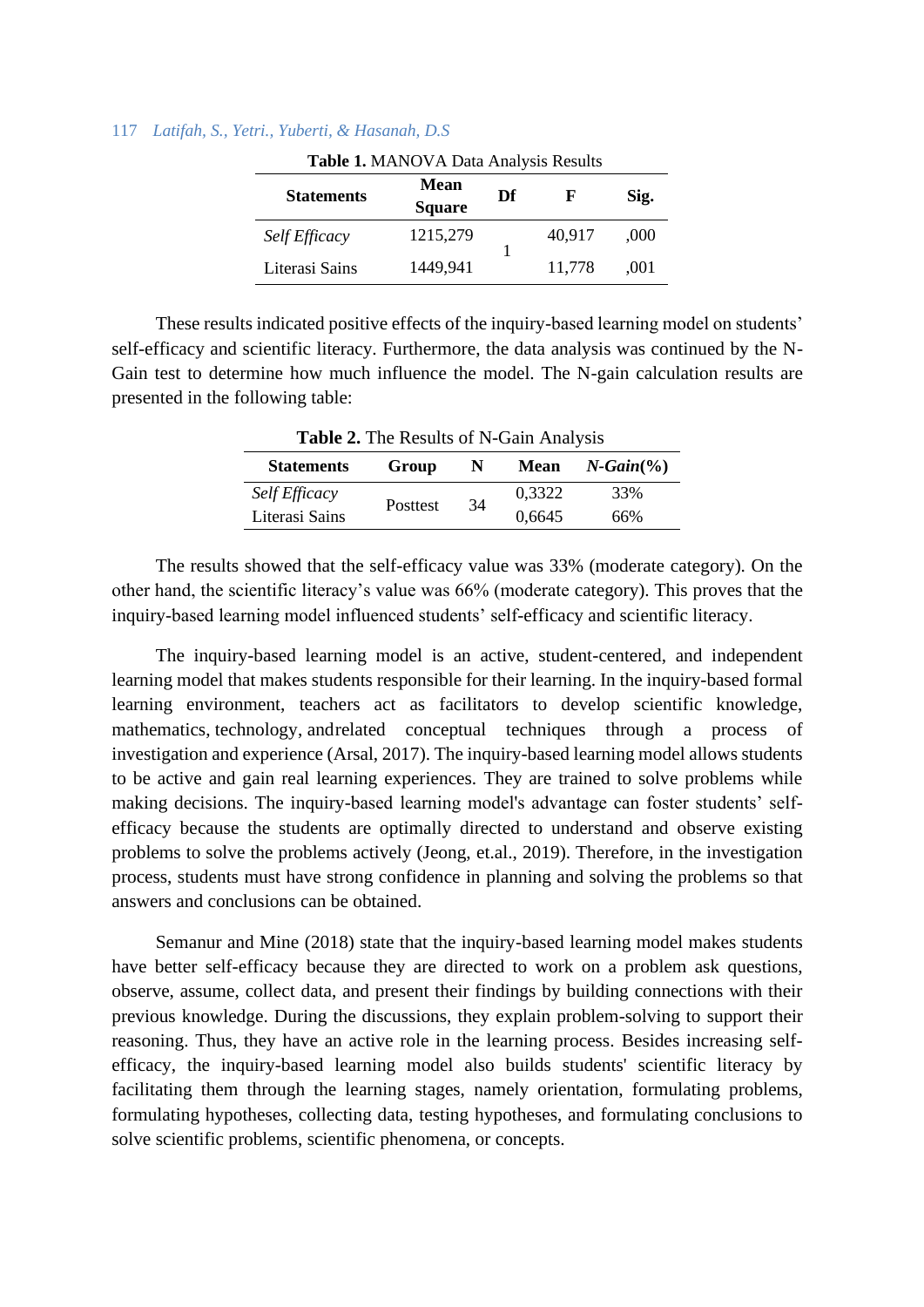The orientation step of the inquiry-based learning model can develop competence and scientific phenomena to understand the knowledge domain. In the formulating problem step, scientific data and evidence can help identify scientific problems in the competence domain. The formulating hypotheses step can develop the indicators of identifying scientific problems of the scientific competence domain. The collecting data step can develop scientific data and evidence in the domain of scientific competence. The testing hypotheses step can develop scientific problem-solving in the scientific context domain. Furthermore, the formulating conclusions step can develop an understanding of scientific phenomena indicators in the knowledge domain and explaining phenomena scientifically indicators in the scientific competence domain (Haerani, et.al., 2020).

Based on this statement, the inquiry-based learning model can support students' scientific literacy abilities because its learning steps contain the basis for achieving the three scientific literacy domains. The inquiry-based learning model is essential for the learners to learn by investigating problems related to physics to find concepts or principles. Experimental activities carried out during learning serve to gain knowledge where the students are invited to seek, try, and obtain their concepts in groups. Therefore, the students can discuss or find the concept they are looking for and then discuss it. The inquiry-based learning model can support scientific literacy in the three domains: context, knowledge, and competence. The inquirybased learning model can also support self-efficacy in all three dimensions, namely level, strength, and generality.

## **CONCLUSIONS**

From the results of the research that has been done, it can be concluded that the average results of the self-efficacy and scientific literacy taught using inquiry-based learning model are higher than the average self-efficacy and scientific literacy are taught using the conventional model. The use of inquiry-based learning model is influential on the increase in self-efficacy and scientific literacy. This can be seen from the results of questionnaire self-efficacy and test of scientitic literacy between two classes.

#### **Acknowledgements**

Thank you profusely to all parties who have been involved and assisted the research. The highest gratitude is directed to the two supervisors, the lecturers of the Physics Education Study Program of Tarbiyah and Teacher Training Faculty, and physics teachers and students of SMA Al Azhar 3 Bandar Lampung.